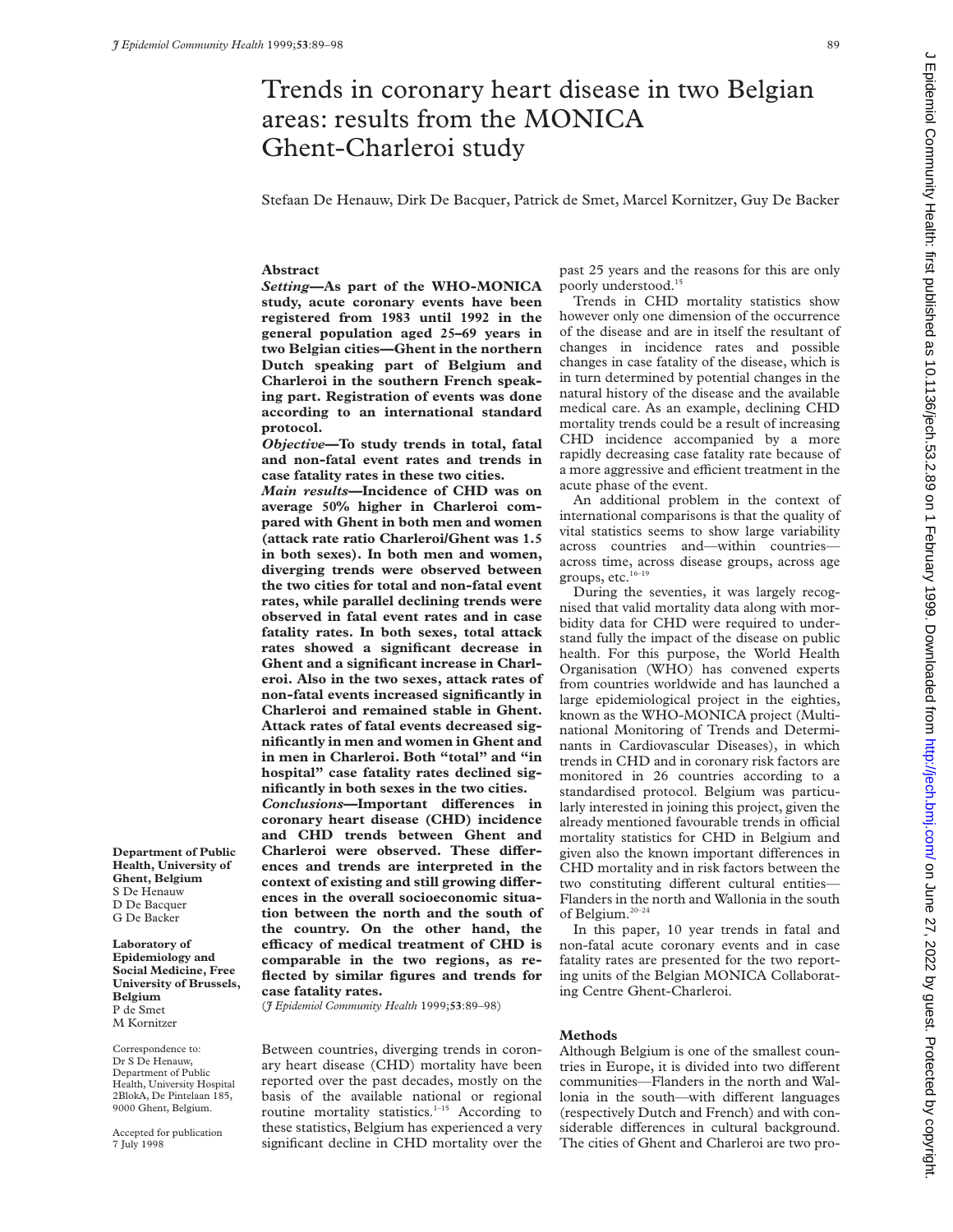*Table 1* Proportional distribution of acute coronary events across the different MONICA diagnostic categories

|                                     | Ghent                    |               |                      |                  | Charleroi                |                  |                      |                  |  |  |
|-------------------------------------|--------------------------|---------------|----------------------|------------------|--------------------------|------------------|----------------------|------------------|--|--|
|                                     | Men                      |               | Women                |                  | Men                      |                  | Women                |                  |  |  |
|                                     | Non-fatal<br>$n(\%)$     | Fatal<br>n(%) | Non-fatal<br>$n(\%)$ | Fatal<br>$n(\%)$ | Non-fatal<br>$n(\%)$     | Fatal<br>$n(\%)$ | Non-fatal<br>$n(\%)$ | Fatal<br>$n(\%)$ |  |  |
| Definite events                     | 1060(81.7)               | 147 (12.8)    | 256 (72.5)           | 62(14.3)         | 1299 (76.0)              | 179 (12.5)       | 363 (69.7)           | 67(12.3)         |  |  |
| Possible events                     | 223 (17.2)               | 502 (43.8)    | 91 (25.8)            | 167(38.4)        | 403(23.6)                | 660 (46.2)       | 157(30.1)            | 218(40.1)        |  |  |
| Ischaemic cardiac arrest            | 15(1.2)                  |               | 6(1.7)               |                  | 6(0.4)                   |                  | 1(0.2)               |                  |  |  |
| Fatal events with insufficient data | $\overline{\phantom{a}}$ | 496 (43.3)    | $\qquad \qquad$      | 206 (47.4)       | $\overline{\phantom{a}}$ | 589 (41.2)       |                      | 258 (47.5)       |  |  |
| Total                               | 1298                     | 1145          | 353                  | 435              | 1708                     | 1428             | 521                  | 543              |  |  |
| Total $(NF + F)$                    | 2443                     |               | 788                  |                  | 3136                     |                  | 1064                 |                  |  |  |

*Table 2 Age standardised attack rates (/10 000) over a 10 year period, by reporting unit and by sex: all acute coronary events, non-fatal events, and fatal events*

|      | Ghent    |      |                  |        |     | Charleroi |          |      |      |          |      |     |
|------|----------|------|------------------|--------|-----|-----------|----------|------|------|----------|------|-----|
|      | Men      |      |                  | Women  |     |           | Men      |      |      | Women    |      |     |
|      | $F + NF$ | NF   | $\boldsymbol{F}$ | $F+NF$ | NF  | F         | $F + NF$ | ΝF   | F    | $F + NF$ | NF   | F   |
| 1983 | 39.8     | 17.5 | 22.3             | 11.9   | 4.1 | 7.8       | 48.5     | 24.4 | 24.1 | 15.6     | 6.9  | 8.7 |
| 1984 | 40.9     | 21.4 | 19.6             | 16.1   | 6.1 | 10.0      | 43.9     | 19.7 | 24.2 | 13.7     | 4.7  | 9.0 |
| 1985 | 34.6     | 17.6 | 17.0             | 11.5   | 3.8 | 7.7       | 44.4     | 19.4 | 25.0 | 13.0     | 5.7  | 7.3 |
| 1986 | 38.5     | 20.4 | 18.1             | 12.1   | 6.0 | 6.1       | 53.3     | 25.8 | 27.4 | 15.4     | 5.6  | 9.8 |
| 1987 | 41.8     | 23.2 | 18.6             | 9.0    | 5.7 | 3.3       | 52.2     | 23.8 | 28.4 | 15.8     | 6.1  | 9.6 |
| 1988 | 34.6     | 18.2 | 16.3             | 10.0   | 4.4 | 5.6       | 57.5     | 35.5 | 22.0 | 18.8     | 9.5  | 9.3 |
| 1989 | 36.1     | 22.2 | 13.9             | 10.1   | 4.7 | 5.4       | 54.1     | 33.9 | 20.2 | 18.3     | 10.7 | 7.7 |
| 1990 | 32.0     | 17.7 | 14.2             | 10.4   | 5.7 | 4.7       | 54.8     | 31.8 | 23.0 | 18.3     | 9.6  | 8.7 |
| 1991 | 33.6     | 18.5 | 15.1             | 10.6   | 5.2 | 5.4       | 60.1     | 38.0 | 22.1 | 18.3     | 10.8 | 7.5 |
| 1992 | 35.5     | 18.8 | 16.7             | 10.1   | 4.6 | 5.4       | 50.3     | 30.2 | 20.1 | 17.1     | 10.1 | 6.9 |

F: fatal; NF: non-fatal.

vincial cities of comparable size  $(\pm 250000$ inhabitants in Ghent and in Charleroi), geographically situated on both sides of the linguistic frontier (Ghent in Flanders and Charleroi in Wallonia) at a distance of approximately 100 kilometres from each other. In the MONICA jargon, the cities of Ghent and Charleroi are called "reporting units", while both cities together form a so called MONICA Collaborating Centre.

The target population for the Ghent-Charleroi MONICA acute coronary event register were all inhabitants in these two cities aged 25–69 years (the numbers ranged from 130 958 and 118 162 in 1983 to 127 755 and



*Figure 1 Trends in attack rates of all (fatal and non-fatal) acute coronary events over a 10 year period (1983–1992) by reporting unit and by sex.*

120 659 in 1992 in Ghent and Charleroi respectively).

In this paper, results of the acute coronary event registration over a 10 year period (1983 to 1992) are reported.

Collaboration for the case finding was obtained from the official death registration services in Ghent and Charleroi, from all hospitals and medical doctors working in both regions.

All "acute medical events" were systematically subjected to a routine standardised thorough case ascertainment procedure. For out of hospital fatal cases, the death certificate was used as starting point for tracing further medical background information from the patient's family doctor, the doctor who had certified death and/or the emergency team that in some cases attended the acute phase of the event. For fatal and non-fatal hospitalised cases, hospital records were studied and—if necessary—additional information was obtained from the family doctor; sporadic cases of non-hospitalised non-fatal cases were traced and investigated with the help of the general practitioners in both regions.

The criteria and procedures that are used in MONICA to categorise acute events in different diagnostic categories have been published.25 26 Briefly, data on the clinical picture in the acute phase of the event, on electrocardiographic changes, on serum enzymes, on medical antecedents, and on necropsy were, if available, used to classify every suspected acute coronary event in one of the following mutually exclusive categories: no acute myocardial infarction (AMI); definite AMI; probable AMI; ischaemic cardiac arrest, successfully resuscitated (for non-fatal events only); fatal cases with insufficient data.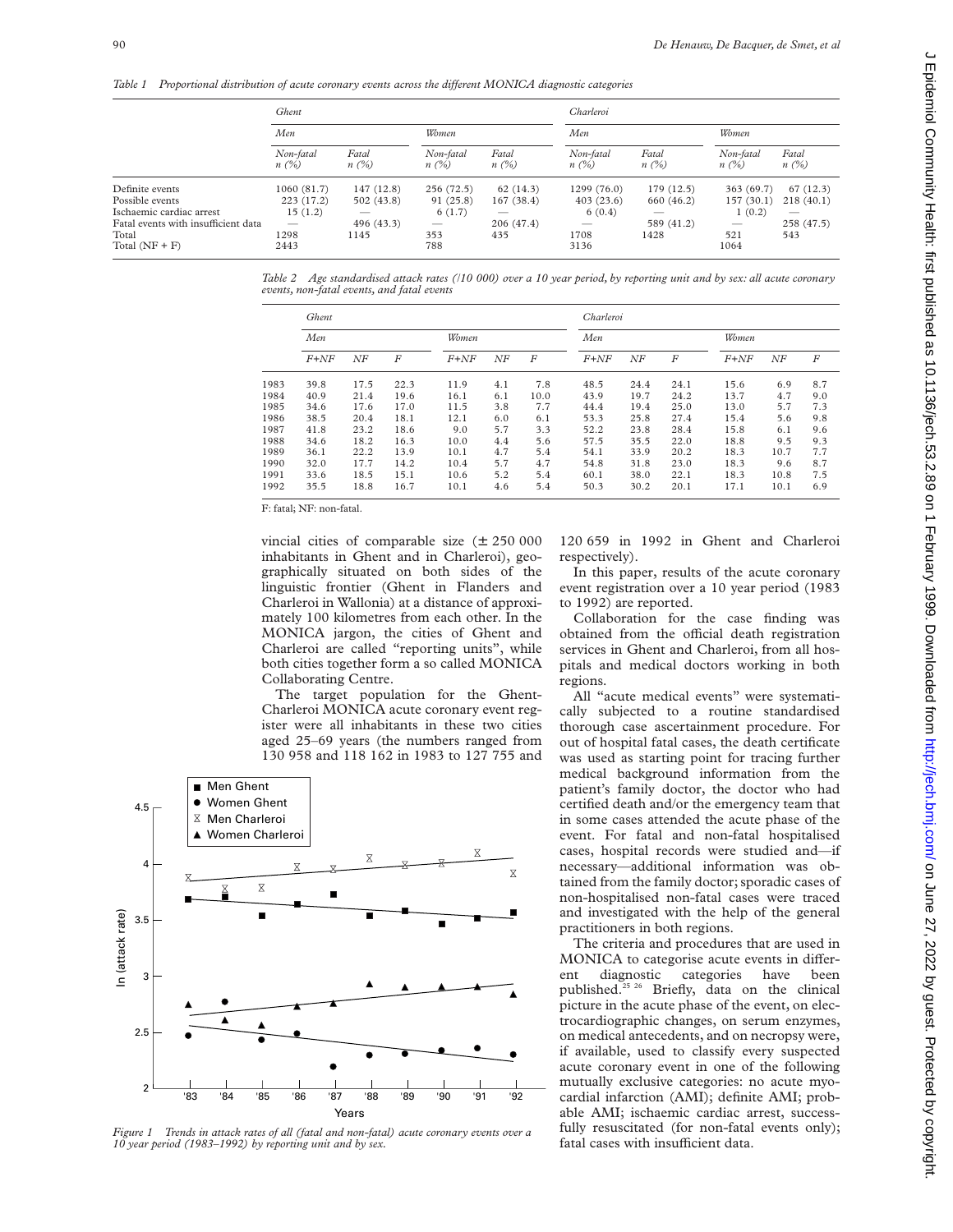

*Figure 2 Trends in attack rates of non-fatal acute coronary events over a 10 year period (1983–1992) by reporting unit and by sex.*



*Figure 3 Trends in attack rates of fatal acute coronary events over a 10 year period (1983–1992) by reporting unit and by sex.*

Events are called "fatal" if death follows within 28 days from the onset of acute symptoms. The same time frame differentiates first from recurrent acute coronary events.

Events are called "definite" if they present with at least either a diagnostic progression of Minnesota codes on serial ECGs and/or with serum cardiac enzymes at least twice the limit of normal and/or—for fatal events only coronary artery findings of acute coronary occlusion at necropsy.

"Possible" events must have presented with suggestive symptoms (typical chest pain for at least 20 minutes) but with lesser or no ECG and enzyme findings, in the absence of any other diagnosis for the attack; in fatal cases, a documented history of CHD and/or necropsy findings of chronic occlusive CHD or old infarction also qualify for the label "possible AMI".

The category "ischaemic cardiac arrest" contains (rare) non-fatal cases, in whom ischaemic cardiac arrest has been reversed and that are not fulfilling criteria for "definite" or "possible AMI".

"Fatal events with insufficient data" are fatal cases, for which no necropsy data and no data on symptoms nor on personal history of CHD are available and for which no other (than CHD) cause of death could be demonstrated.

Patients in the "no AMI" category had either very aspecific symptoms or symptoms definitively based on a non-CHD pathology.

In this paper, the term "attack rate" refers to incidence rate of events, irrespective of the medical antecedents—that is, not taking into account whether it was a first or a recurrent acute coronary event. The term "incidence rate" is used solely for the occurrence of "first" events.

However, in a substantial proportion of cases (alltogether 18.2% in Ghent and 19.4% in Charleroi) the information on medical antecedents was missing; hence it cannot be pursued whether these cases were first or recurrent events. In the results section, data on incidence rates are therefore calculated according to two scenarios, one assuming that all missing cases were first events and a second assuming that all missing cases were recurrent events. As the "true" incidence rates necessarily fall within the borders of these two extremes, interpretation of trends can in many cases yet be done with acceptable precision.

#### **STATISTICS**

Event rates were age standardised using Belgian population data (age range 25–69 years) of 1 January 1988 as a reference. Trends in attack rates and incidence rates were studied in the framework of Poisson regression modelling. In its simplest linear form this Poisson model is defined:

Ln(event rate) =  $\beta_0$  +  $\beta_1$  × time +  $\epsilon$ 

where Ln is the natural logarithm,  $\beta_0$  and  $\beta_1$  are regression coefficients to be estimated, and  $\varepsilon$  is the error term that is assumed to follow a Poisson distribution. The model regression parameters were estimated using the maximum likelihood procedure. To study a possible violation of the linearity assumption, a quadratic term was introduced in each model as a first step and was tested on its significance. In none of the models was the quadratic effect of time proved to be of statistical significance. The model fit was further evaluated by graphical display of the Pearson residuals, which turned out to fluctuate randomly around zero. Studying these residuals into more detail revealed some outlying observations such as the year 1987 for fatal attack data in women from Ghent (see fig 3), but no systematic pattern was found that would suggest a deviation from linearity in a certain time period. The estimated rate ratios associated with a time period of 10 years  $(t=10)$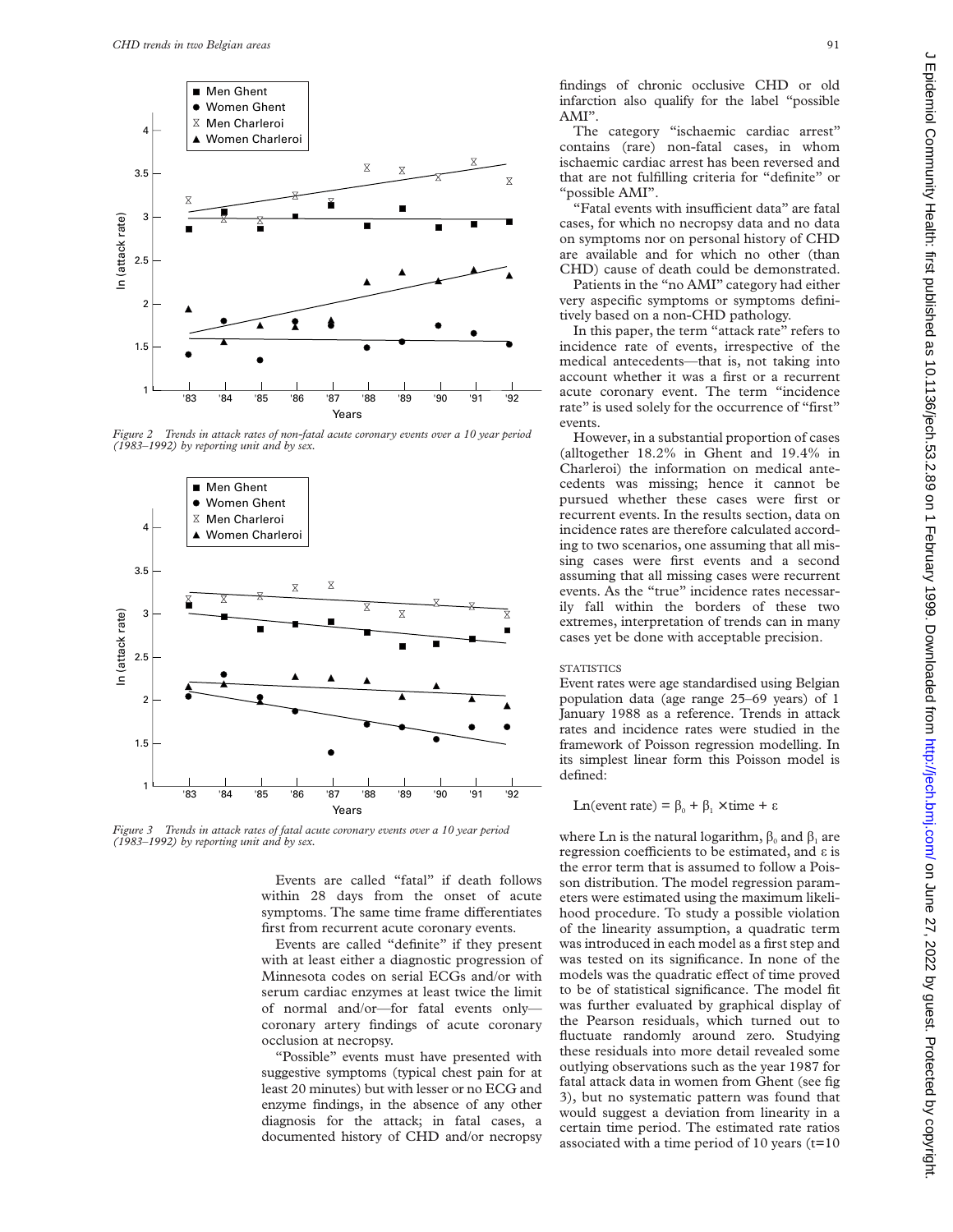*Table 3 Trends in incidence rates (/10 000) for all events, non-fatal events, and fatal events in Ghent according to two diVerent scenarios*

|          | Men     |        |           |        |         | Women  |         |        |           |        |         |        |  |
|----------|---------|--------|-----------|--------|---------|--------|---------|--------|-----------|--------|---------|--------|--|
|          | $NF+F$  |        | Non-fatal |        | Fatal   |        | $NF+F$  |        | Non-fatal |        | Fatal   |        |  |
|          | scen 1  | scen 2 | scen 1    | scen 2 | scen 1  | scen 2 | scen 1  | scen 2 | scen 1    | scen 2 | scen 1  | scen 2 |  |
| 1983     | 24.1    | 30.0   | 12.0      | 13.4   | 12.2    | 16.6   | 7.8     | 9.4    | 2.8       | 2.8    | 4.9     | 6.6    |  |
| 1984     | 28.9    | 33.0   | 16.6      | 16.6   | 12.3    | 16.4   | 11.7    | 13.0   | 4.5       | 4.5    | 7.2     | 8.5    |  |
| 1985     | 21.5    | 26.9   | 13.7      | 14.2   | 7.8     | 12.7   | 6.3     | 8.7    | 3.2       | 3.2    | 3.1     | 5.4    |  |
| 1986     | 24.9    | 29.2   | 16.0      | 16.5   | 8.9     | 12.7   | 7.9     | 9.8    | 4.3       | 4.7    | 3.6     | 5.1    |  |
| 1987     | 28.9    | 34.0   | 19.4      | 19.7   | 9.5     | 14.3   | 6.9     | 7.2    | 4.7       | 4.7    | 2.2     | 2.5    |  |
| 1988     | 21.0    | 28.7   | 15.5      | 15.7   | 5.5     | 13.0   | 6.4     | 8.9    | 3.6       | 3.7    | 2.8     | 5.2    |  |
| 1989     | 21.3    | 30.0   | 18.1      | 18.2   | 3.3     | 11.8   | 6.3     | 9.1    | 3.6       | 3.9    | 2.6     | 5.2    |  |
| 1990     | 19.9    | 25.9   | 14.1      | 14.3   | 5.8     | 11.7   | 6.7     | 8.9    | 4.6       | 4.8    | 2.1     | 4.1    |  |
| 1991     | 18.2    | 26.6   | 13.7      | 13.8   | 4.5     | 12.8   | 6.0     | 9.3    | 4.2       | 4.2    | 1.8     | 5.0    |  |
| 1992     | 19.7    | 28.6   | 15.2      | 15.4   | 4.5     | 13.3   | 5.4     | 8.7    | 3.9       | 3.9    | 1.4     | 4.7    |  |
| $Trend*$ |         |        | $\ddot{}$ |        |         |        |         |        | $+$       | $+$    |         |        |  |
| p Value† | < 0.001 | 0.086  | 0.66      | 0.96   | < 0.001 | 0.015  | < 0.001 | 0.14   | 0.40      | 0.37   | < 0.001 | 0.005  |  |
|          |         |        |           |        |         |        |         |        |           |        |         |        |  |

scen: scenario, NF: non-fatal, F: fatal. Scenario 1: assuming that all cases with missing information were first events. Scenario 2: assuming that all cases with missing information were recurrent events. \*Trends are indicated as negative if the Poisson regression line had a negative slope and as positive if this regression line had a positive slope. †p Value for the test of slope deviating from zero in the Poisson regression analysis.

versus t=0) according to the fitted model and expressed as the per cent change in event rates over this 10 year time period were calculated by exponentiation of the estimated regression parameters according to the following algorithm:

 $ln(event rate_{t=0}) = a + b \times 0$  $ln(event rate_{t=10}) = a + b \times 10$  $\ln(\text{event rate}_{t=10}) - \ln(\text{event rate}_{t=0}) = \frac{b \times 10}{2}$ ln(event rate<sub>t=10</sub>/event rate<sub>t=0</sub>) = b×10<br>rate ratio(t=10/t=0) =  $e^{b \times 10}$ rate ratio(t= $10/t=0$ ) =  $e^b$ 

Per cent change over 10 years = (rate ratio − 1) ×100

The corresponding 95% confidence limits were calculated as follows:

95% CI of the rate ratio =  $e^{[b \pm 1.96 \times SE(b)] \times 10}$ 95% CI=[(95%CI of the rate ratio)-1] ×100

Trends in case fatality rates were studied in an analogous way as trends in event rates, now using logistic regression models. Here also, the quadratic effect of time was statistically not significant in any of the models and therefore linear models were fitted. Rate ratios over a 10 year time period and corresponding 95% confidence limits were calculated in an analogous way as for event rates.

All statistical analyses were performed using SAS software. A significance level of  $\alpha = 0.05$ was adopted to indicate statistical significance.

# **Results**

Table 1 shows—for the total 10 year registration period—the distribution of acute coronary events across the different diagnostic categories that are used in MONICA for nonfatal and fatal events by reporting unit and by sex. In Ghent, a total number of 2443 acute coronary events were registered in men and 788 in women. In Charleroi these figures were 3136 for men and 1064 for women.

The distribution of acute coronary events over the different categories did not significantly change over the 10 year time period (data not shown). In all subgroups as defined by sex and centre, a large majority of non-fatal cases were classified as "definite" (varying from 69.7% in women from Charleroi to 81.7% in men from Ghent).

*Table 4 Trends in incidence rates (/10 000) for all events, non-fatal events, and fatal events in Charleroi according to two diVerent scenarios*

|          | Men     |           |           |         |        |        |        | Women  |           |         |        |        |  |  |
|----------|---------|-----------|-----------|---------|--------|--------|--------|--------|-----------|---------|--------|--------|--|--|
|          | $NF+F$  |           | Non-fatal |         | Fatal  |        | $NF+F$ |        | Non-fatal |         | Fatal  |        |  |  |
|          | scen 1  | scen 2    | scen 1    | scen 2  | scen 1 | scen 2 | scen 1 | scen 2 | scen 1    | scen 2  | scen 1 | scen 2 |  |  |
| 1983     | 30.4    | 34.8      | 18.2      | 18.9    | 12.1   | 15.9   | 10.0   | 12.0   | 5.4       | 5.5     | 4.6    | 6.6    |  |  |
| 1984     | 22.5    | 32.7      | 15.8      | 16.2    | 6.7    | 16.6   | 9.1    | 11.9   | 4.2       | 4.2     | 4.9    | 7.8    |  |  |
| 1985     | 21.8    | 33.5      | 14.1      | 14.8    | 7.6    | 18.7   | 7.1    | 10.3   | 4.3       | 4.7     | 2.8    | 5.6    |  |  |
| 1986     | 27.7    | 38.8      | 20.2      | 20.6    | 7.5    | 18.3   | 7.1    | 12.0   | 4.0       | 4.7     | 3.1    | 7.3    |  |  |
| 1987     | 28.3    | 41.9      | 19.4      | 19.9    | 8.9    | 22.0   | 10.4   | 13.3   | 5.1       | 5.1     | 5.3    | 8.3    |  |  |
| 1988     | 36.9    | 46.0      | 25.8      | 27.8    | 11.1   | 18.3   | 11.8   | 15.8   | 7.1       | 7.9     | 4.6    | 7.8    |  |  |
| 1989     | 33.1    | 40.8      | 25.6      | 25.9    | 7.5    | 14.9   | 12.5   | 15.7   | 9.0       | 9.0     | 3.5    | 6.7    |  |  |
| 1990     | 29.4    | 42.3      | 24.7      | 24.8    | 4.7    | 17.5   | 10.2   | 16.2   | 7.8       | 7.9     | 2.4    | 8.2    |  |  |
| 1991     | 35.9    | 43.4      | 27.9      | 27.9    | 8.0    | 15.5   | 11.7   | 14.6   | 8.4       | 8.6     | 3.2    | 6.0    |  |  |
| 1992     | 31.4    | 40.0      | 22.8      | 23.0    | 8.5    | 17.0   | 10.4   | 14.2   | 8.1       | 8.1     | 2.3    | 6.1    |  |  |
| $Trend*$ | $+$     | $\ddot{}$ | $+$       | $^{+}$  |        |        | $^{+}$ | $+$    | $\ddot{}$ | $+$     |        |        |  |  |
| p Value† | < 0.001 | < 0.001   | < 0.001   | < 0.001 | 0.09   | 0.57   | 0.020  | 0.003  | < 0.001   | < 0.001 | 0.015  | 0.75   |  |  |
|          |         |           |           |         |        |        |        |        |           |         |        |        |  |  |

scen: scenario, NF: non-fatal, F: fatal. Scenario 1: assuming that all cases with missing information were first events. Scenario 2: assuming that all cases with missing information were recurrent events. \*Trends are indicated as negative if the Poisson regression line had a negative slope ans as positive if this regression line had a positive slope. †p Value for the test of slope deviating from zero in the Poisson regression analysis.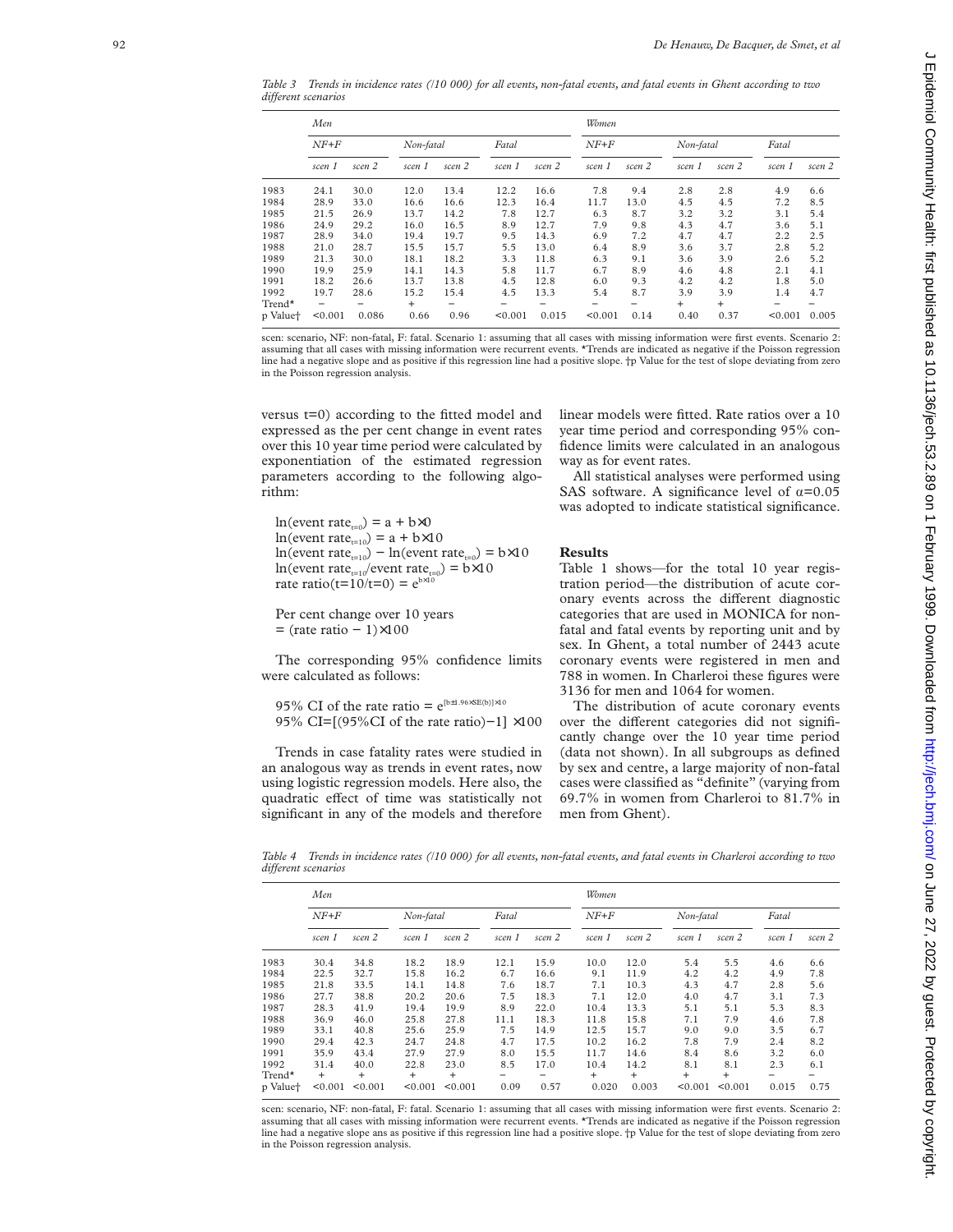

*Figure 4 Trends in overall case fatality rate of acute coronary events over a 10 year period (1983–1992) in Ghent by sex.*

As could be expected, the overall diagnostic certainty was much lower in fatal cases in both Ghent and Charleroi. In all subgroups, the proportions of "fatal possible events" and "fatal events with insufficient data (FID)" were of comparable size varying between 38.4% and 47.5%. The category of "fatal definite events" formed a small minority among fatal events, varying from 12.3% to 14.3%.

Table 2 shows age standardised attack rates for total (fatal plus non-fatal), non-fatal, and fatal events by reporting unit and by sex for the 10 years of registration. In both men and women, attack rates are systematically higher in Charleroi compared with Ghent and in men compared with women. Weighted for the actual population denominators in different age groups, the overall ratio of events in Charleroi to events in Ghent was in men 1.5 for total attack rate, 1.5 for non-fatal attack rate, and 1.4 for fatal attack rate. In women, this was respectively 1.5, 1.7, and 1.4.

The overall weighted sex ratio (M/F) was in Ghent 3.2 for total attack rates, 3.8 for

non-fatal, and 2.7 for fatal attack rates. In Charleroi, it was respectively 3.1, 3.4, and 2.7.

Figures 1, 2, and 3 give a graphical presentation of the Poisson regression analyses of trends over the 10 year registration period, respectively for total, non-fatal, and fatal attack rates, by reporting unit and by sex. These figures show fitted regression lines with scatter points corresponding to the yearly attack rates.

For total attack rates (fig 1), diverging trends are observed between Ghent and Charleroi. In Ghent, a significant decrease  $(p<0.01)$  was observed in both sexes. The per cent change over 10 years was −18% (95%CI −29% to −5%) in men and −30% (95%CI −45% to −10%) in women. In Charleroi, a significant increase (p<0.01) was found in both sexes. The proportional increase over 10 years was +25% (95%CI +10% to +41%) in men and +36% (95%CI +10% to 69%) in women.

In Ghent, attack rates of non-fatal events showed no significant changes over the 10 year registration period in both sexes (fig 2). In Charleroi, a significant increase was found in both men and women (p<0.001). The proportional change over the 10 years in Charleroi was +82% (95%CI +54% to +116%) in men and +132% (95%CI +69% to +218%) in women.

For attack rates of fatal events (fig 3), significant decreases were found in Ghent in both sexes (p<0.01 for men and p<0.001 for women) and in men in Charleroi  $(p<0.01)$ . Proportional changes over 10 years were in Ghent −33% (95%CI −45% to −17%) in men and −50% (95%CI −64% to −30%) in women. In Charleroi, −20% (95%CI −34% to −4%) in men and −17% (95%CI −39% to  $+12\%$ ) in women.

As explained in the Methods section, no exact rates can be given for incidence rates ("first" events) as the information on medical antecedents was missing in a substantial proportion of cases (18.2% in Ghent and 19.4% in Charleroi). Therefore, event rates are given in table 3 (for Ghent) and table 4 (for Charleroi) according to two approximative scenarios, scenario 1 assuming that all cases with missing information were first events and scenario 2 assuming that all these cases were recurrent cases. The "real" trends in event rates necessarily fall between these two extremes. For both scenarios, trends were studied using Poisson regression analysis (p values in tables 3 and 4 ).

The results in table 3 allow us to conclude that total incidence rates in Ghent follow a trend that falls somewhere between a highly significant decrease and a borderline significant decrease, in both sexes strongly suggestive for a true decrease. In both men and women, incidence rates of non-fatal events show a steady state evolution over the years of registration (trends according to Poisson regression analyses are non-significant in the two scenarios for both sexes). Incidence rates of fatal events definitely show a significant decline in both sexes.

The results in table 4 allow us to conclude that both the total incidence rates and the incidence rates of non-fatal events are definitely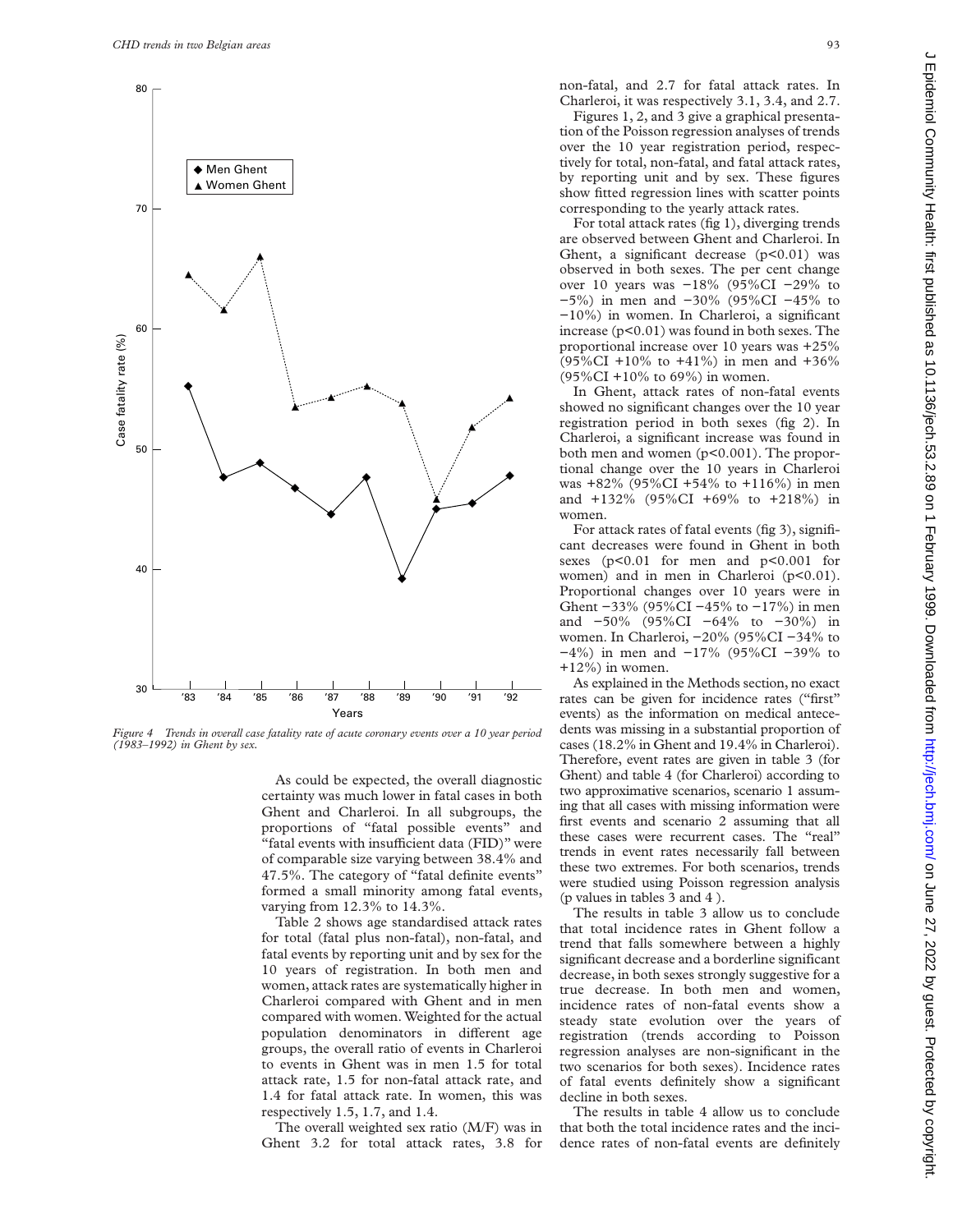

*Figure 5 Trends in overall case fatality rate of acute coronary events over a 10 year period (1983–1992) in Charleroi by sex.*

increasing significantly in the two sexes in Charleroi (p values less than 0.05 in the two scenarios for both men and women). Although trends in incidence rates of fatal events in Charleroi are negative in the two scenarios in both sexes, the overall picture is not convincingly suggestive for a true decline and statistical significance is reached only in women in scenario 1.

On the whole, the results for incidence rates parallel very well the results for attack rates, except for trends in fatal events in Charleroi.

Figures 4 and 5 show trends in the overall case fatality rate over the 10 year registration period for men and women in Ghent and Charleroi respectively. In both Ghent and Charleroi, a significant (p<0.05) decrease in overall case fatality was observed in men and in women. The proportional decline over the 10 year period was −27% (95%CI −45% to −3%) in men and −47% (95%CI −67% to −14%) in women in Ghent. In Charleroi, the 10 year decline was −53% (95%CI −64% to −40%) in men and −64% (95%CI −77% to −44%) in women.

Figures 6 and 7 show in hospital case fatality trends over the 10 year register period for the two sexes and the two centres respectively. Again, significant decreases in in hospital case fatality were observed in men and in women in the two reporting units. The decrease over 10 years was −56% (95%CI −70% to −33%) in men and −52% (95%CI −75% to −7%) in women in Ghent. The decreases in Charleroi were −57% (95%CI −69% to −38%) in men and −62% (95%CI −78% to −33%) in women.

# **Discussion**

According to the official vital statistics, the CHD mortality in Belgium has shown diverging trends since 1950. Like in many industrialised countries, an epidemic rise in CHD mortality has taken place in both sexes after the second world war, reaching its maximum and turning point in the late sixties. $4$  Since then, a gradual decrease has been observed. Between 1968 and 1977, Belgian men showed the most pronounced decrease in CHD mortality within Europe  $(-1.7\%$  per year), together with Finnish men.<sup>1</sup> This decline in official CHD mortality is continuing until today and is accompanied by similar patterns in total mortality. According to the latest available WHO figures (1989), Belgium is now among the (mostly Mediterranean) countries with the lowest official CHD mortality in Europe with age standardised figures comparable to those in Greece, lower than in Italy, but higher than in Spain and France.<sup>27</sup>

Trends in mortality statistics are widely used for public health purposes. However, it is not very clear to what extent mortality statistics as only source of information allow us to accurately study the true trends in the occurrence of CHD. The quality of vital statistics is known to vary considerably over time and between countries $16-19}$  and according to Stehbens,<sup>18</sup> mortality statistics can in no way be used for any scientific purpose. Specifically for Belgium, the vital statistics have been shown to underestimate substantially the true mortality of CHD.<sup>26 28</sup> Furthermore, mortality statistics provide only a fragmentary picture of the real occurrence of CHD as the non-fatal form of the disease is not taken into account. Hence, changes in CHD mortality can be misleading as they can be the resultant of differing underlying processes, in which incidence rates for fatal and non-fatal CHD and case fatality rates of the disease can go in either parallel or diverging directions. The results in this paper illustrate this and also show how the overall official mortality statistics for Belgium are masking important regional differences in the occurrence and in trends of CHD within the country. Similar findings have been reported for several other countries.<sup>2 29</sup>

A first important observation in this paper is that the incidence of CHD is on average 50% higher in Charleroi compared with Ghent. The average event rate ratio Charleroi/Ghent was 1.5 in both sexes over the period 1983–1992. Secondly, trends over time show important dif-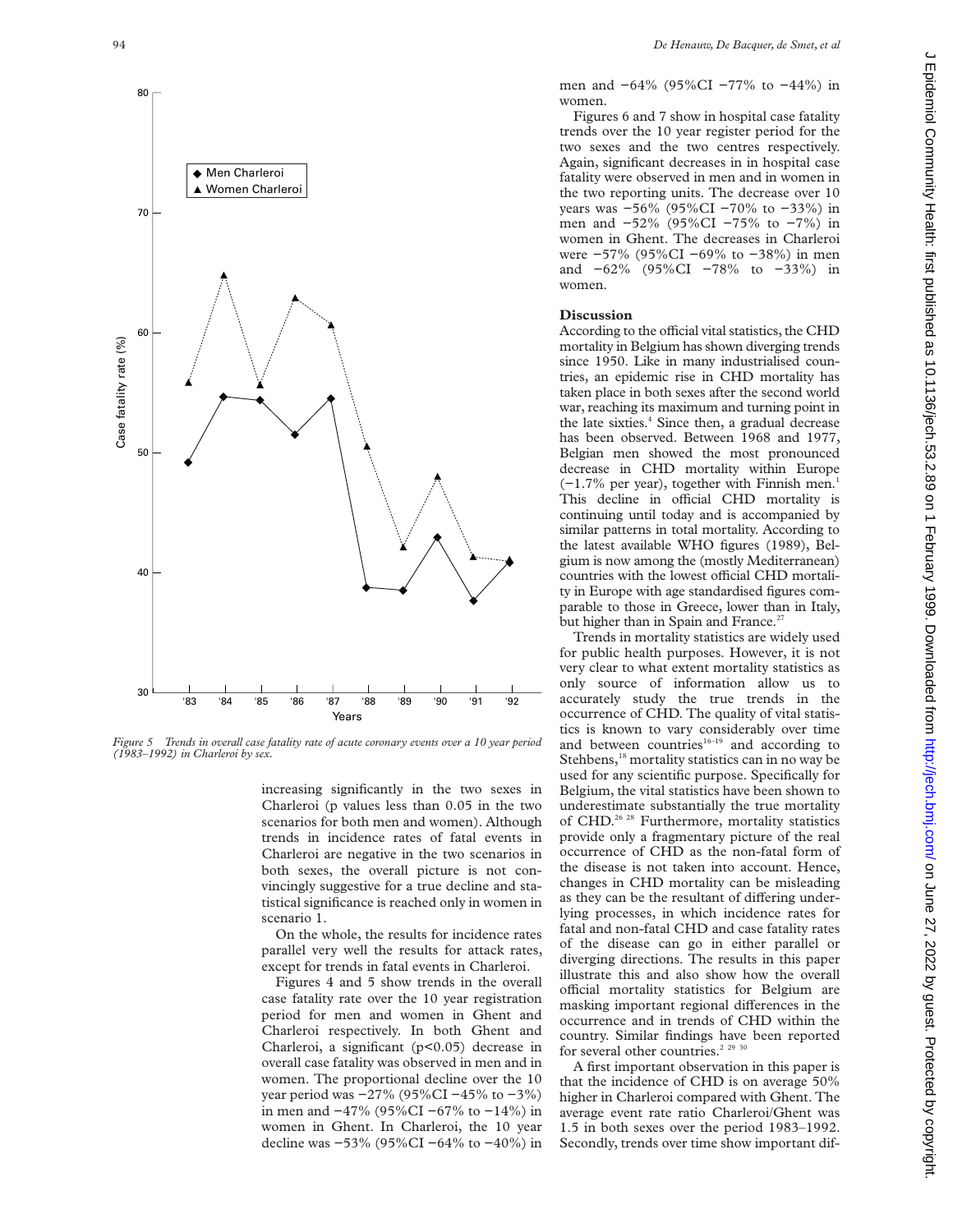

*Figure 6 Trends in "in hospital" case fatality rate of acute coronary events over a 10 year period (1983–1992) in Ghent by sex.*

ferences between the two reporting units Ghent and Charleroi. In Ghent, total attack rates of acute coronary events have decreased over the 10 year registration period at a rate of on average −1.8% per year in men and −3.0% per year in women. This seems to be entirely accounted for by a decrease in fatal events (−3.3% per year in men and −5.0% per year in women), while attack rates of non-fatal events did not change. The diverging trend between non-fatal and fatal event rates is compatible with a significant decline in the lethality of acute coronary events in Ghent (fig 4).

In contrast with these overall favourable findings in Ghent, trends in event rates in Charleroi show an unfavourable evolution. Total attack rates in Charleroi have increased over the 10 year registration period at an average annual rate of +2.5% in men and +3.6% in women. Non-fatal event rates are increasing more rapidly (+8.2% per year in men and +13.2% per year in women), while changes in fatal event rates are rather uncertain and inconsistent (a statistically significant decrease only for attack rates of fatal events in men, while incidence rates of fatal events are not convincingly suggestive for a significant downward trend in both sexes). A positive finding in Charleroi was the significant decline in case fatality of the disease.

The two constituting regions of Belgium— Flanders and Wallonia—are in terms of cultural identity (inclusively the language), substantially different entities and this warrants a separate treatment of morbidity and mortality data in public health context. Obviously, it is very difficult to assess to what extent our register areas are representative for the communities they are located in, as subregional differences and differences between urban and rural areas can be expected to exist within each community. However, it strongly looks as if the differences in total CHD incidence observed in this study are a reflection of the known differences in overall coronary risk factor burden between the north and the south of Belgium, as has been demonstrated by several epidemiological studies carried out in Belgium over the past 25 years.<sup>20-24</sup> These cross sectional risk factor surveys have consistently indicated that Flanders and Wallonia each show more or less homogeneous within community coronary risk factor profiles, while the overall burden of coronary risk factors on population level is substantially higher in Wallonia. The most important known significant differences are the higher mean serum total cholesterol values, the higher intake of saturated fatty acids, and the lower intake of polyunsaturated fatty acids in Wallonia compared with Flanders.<sup>20-24</sup> Data from two cross sectional coronary risk factor surveys carried out in the same standardised way in Ghent and Charleroi between 1985 and 1990, revealed that both men and women from Charleroi have statistically significant higher mean systolic and diastolic blood pressure values, higher mean serum total cholesterol values, higher mean BMI values, and a higher mean total and saturated fat intake than people from Ghent, while for smoking no differences were found (data not shown; unpublished data).

The diverging trends in CHD incidence between Ghent and Charleroi further suggest that the gap between the two regions in terms of overall CHD burden has still been broadening during the decade of the eighties. The event rate ratio Charleroi/Ghent was in 1983 1.2 in men and 1.3 in women, while it was respectively 1.4 and 1.7 in 1992. Altogether, these epidemiological data strongly suggest the existence of important regional differences in acute coronary disease in Belgium and hence the need for differential emphases in the preventive strategies in the two communities. Furthermore, the existence of these important differences points towards the continued need for further monitoring of both cardiovascular risk factors and coronary artery disease occurrence in the two Belgian regions.

Interestingly, as a result of the complex political situation in Belgium, the organisation and financing of health services is a federal responsability, while a number of determinants of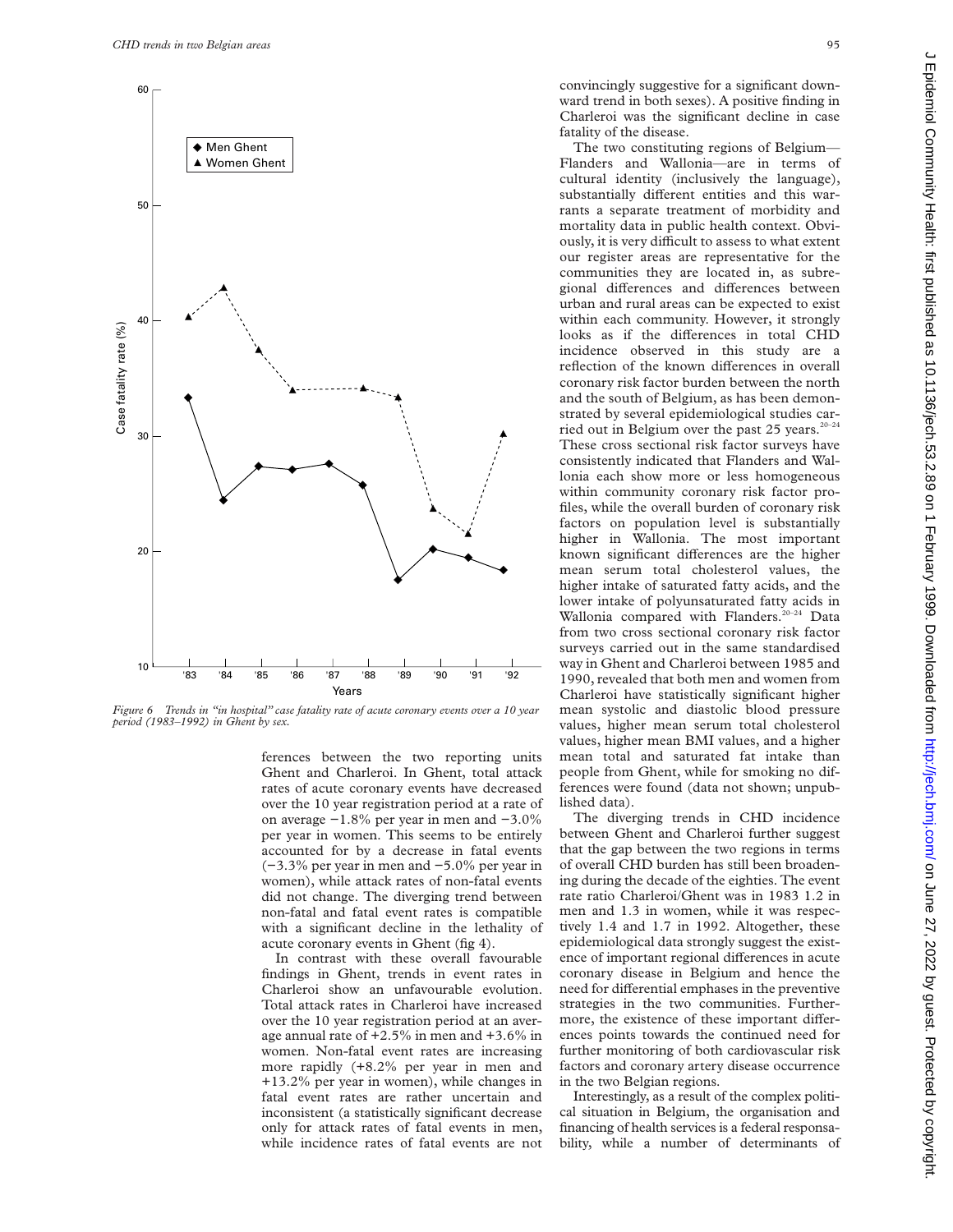

*Figure 7 Trends in "in hospital" case fatality rate of acute coronary events over a 10 year period (1983–1992) in Charleroi by sex.*

economic growth are partly subject to initiatives and funding from the regional governments.

Theoretically, the availability of and the personal financial threshold for the use of health services is the same in the two communities. However, over the past few decades, a number of indicators of the socioeconomic climate, for example, unemployment rates, have been showing diverging trends in the two communities, the overall economic situation being substantially more favourable in Flanders. Moreover, the diverging trends in socioeconomic situation in the two cities Ghent and Charleroi parallel remarkably well the diverging trends in CHD incidence in these two cities (M Kornitzer, personal communication). In analogy with the work of Marmot, convincingly showing that social and economic forces in societies are important determinants of trends in  $CHD<sub>31</sub>$  it can be hypothesised that the less favourable overall socioeconomic situation in the south of the country (Wallonia) could play a part in a possible process of lower overall preventive impact exerted by physicians and a lower therapeutic compliance in the treatment of coronary risk factors.

In sharp contrast with the large differences between Ghent and Charleroi in the incidence rates of CHD, the overall and in hospital case fatality rates show only small differences between the two reporting units. The case fatality rate ratio Charleroi/Ghent was 0.97 in men and 0.92 in women for total case fatality rate and 1.02 in men and 0.96 in women for "in hospital" case fatality rate. Likewise, a remarkable parallel was observed in trends in case fatality rate in the two reporting units. Overall case fatality of CHD is significantly declining in both regions and in both sexes from 64.6% in women in Ghent in 1983 to 40.7% in women in Charleroi in 1992. In hospital case fatality rate declined significantly from 40.4% in women in Ghent in 1983 to 18.1% in men in Ghent in 1992. The fact that case fatality rate is practically the same in the two centres suggests that the severity of the disease and the efficiency of treatment is similar in the two cities, although this cannot with certainty be derived from our data. The parallelism in the trends in case fatality rates further suggests that the introduction during the eighties—in Belgium like in many other Western countries—of important new diagnostic and therapeutic procedures in clinical medicine (including new drugs like aspirin and thrombolytic agents as well as revascularisation procedures) has been realised in the two areas in the same way at the same time and has not been subject to socioeconomic differences between Flanders and Wallonia; the federal governmental financial input in clinical medicine is indeed, and has always been, proportionally divided over the two communities.

It is clear, however, that changes in the natural history of the disease can also have played a part in this evolution in case fatality rates. Anyway, a decline in "in hospital" case fatality of AMI has been reported recently for several other countries.<sup>32-34</sup>

It must be noted, however, that the total and "in hospital" case fatality of CHD is in absolute terms still very high. The "in hospital" case fatality observed in this study is in any case substantially higher than what has been suggested by recent clinical trials on treatment of AMI like the Gissi, $35$  the Gusto, $36$  and the ISIS IV trial. $37$ The lower "in hospital" case fatality rate in these trials is probably because of a selection of patients, who have to meet specific trial protocol criteria and are therefore, in contrast with the study population in this paper, not representative for the total population of hospitalised AMI patients. The study of the determinants of AMI lethality should be a major public health target to find ways to reduce further the overall burden of the disease.

A "de visu" inspection of figures 1 to 7 could suggest a non-linearity of the trends in event rates and in case fatality rates. Especially for total and non-fatal event rates in women (figures 1–2), the existence of a "change-point" could be assumed in the years 1987–8 while the trends in case fatality seem to show a transition ("knee-effect") of a decreasing trend towards a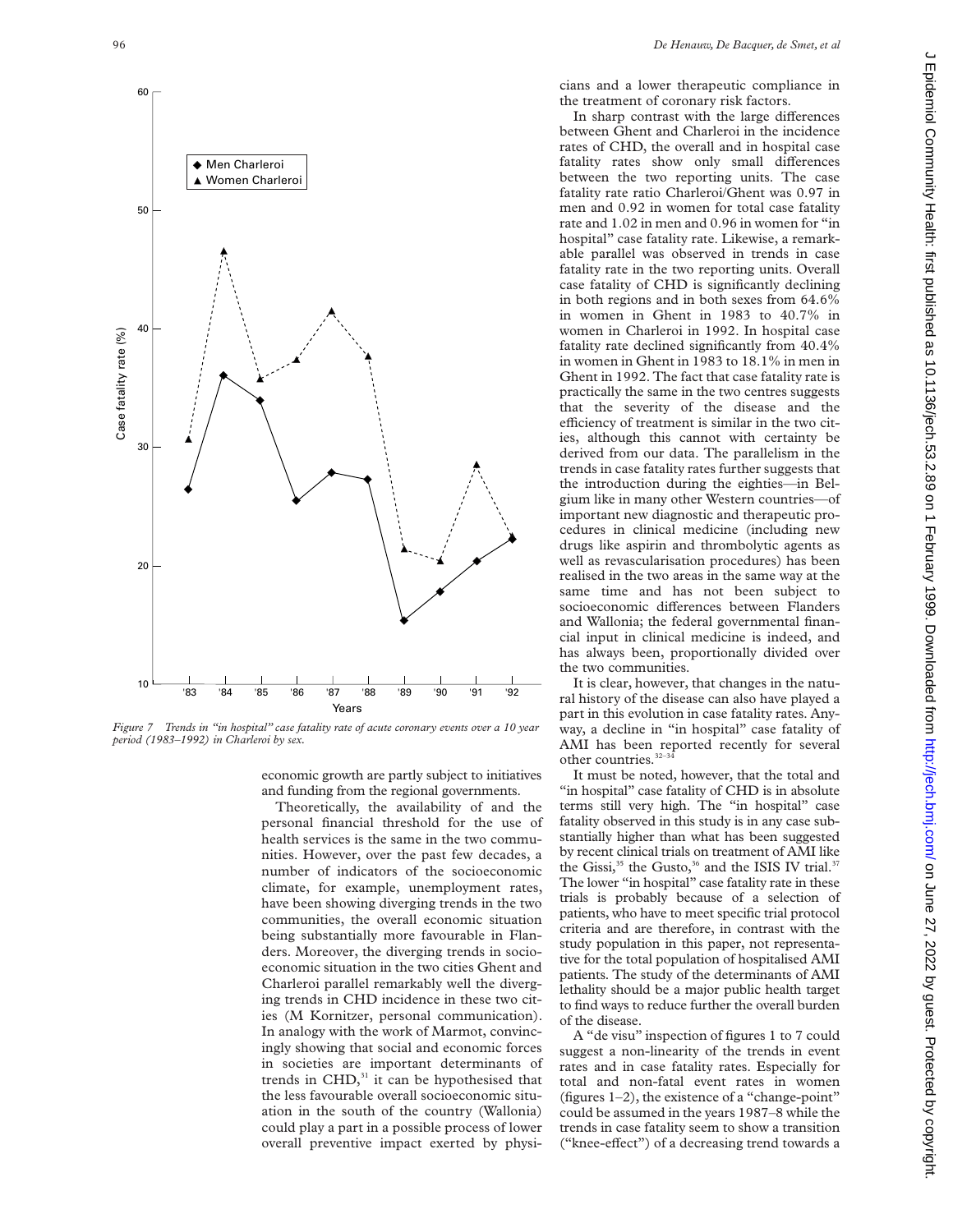status quo evolution in 1988–9 in both sexes in the two centres. However, fitting quadratic models for both event rates and case fatality rates revealed no single statistically significant quadratic effect of time, indicating that a simple linear fit to the data is appropriate (see Statistics). It could well be hypothesised that for case fatality a change in the evolution has taken place since 1988–9, which will perhaps only be detected when more points of observation after 1992 are available.

The MONICA category of non-fatal "possible" cases contains events with sustained (>20 minutes) typical chest pain for whom ECG signs and cardiac enzymes concentrations were not sufficiently convincing to categorise them as "definite AMI". Undoubtedly, this category could, although it constitutes a minority of cases, have some negative influence on the specificity of the MONICA AMI register as it could also contain some cases of angina pectoris. This category was however still included in the analyses for two main reasons. Firstly, sample size calculation at the beginning of the study had indicated that the population denominators in Ghent and Charleroi were only borderline to generate sufficient cases to detect time trends, if present. Hence, any loss of cases was to be avoided as much as possible. Secondly, trend analyses showed that the proportion of non-fatal "possible" cases within the total group of non-fatal cases remained stable over time (data not shown) in both Ghent and Charleroi and therefore has had no influence on time trends, the main topic of this paper.

In contrast, the proportion of non-fatal "possible" cases within the total group of nonfatal cases was—consistently over the 10 year period—higher in Charleroi compared with Ghent (data not shown) and this could possibly point towards small systematic differences in the case ascertainment procedures between the two centres. If so, this could have had an artefactual influence on the between centre comparisons. However, the differences in these proportions between Ghent and Charleroi are rather small (mean difference 6.4% in men and 4.3% in women) and moreover this category of non-fatal possible cases represents a small proportion of the total number of cases (see table 1). It is therefore concluded that the impact of this potential "measurement error" on the main conclusions of this paper is negligable.

The relatively large proportion of "fatal events with insufficient data" might at first sight suggest a low overall specificity of the Belgian MONICA register for fatal events. However, the majority of cases in this category (78.4% in Ghent and 72.3% in Charleroi) are cases of sudden (cardiac) death, for which no apparent non-cardiac or cardiac non-ischaemic cause of death could be diagnosed. In Belgium, almost no necropsy data are available for such cases. There are, however, no arguments to assume that the underlying causes of sudden cardiac deaths would in Belgium be different from those found in large necropsy studies,<sup>38</sup> showing that acute coronary incidents are indeed the causative factor in a large majority of these deaths. Again, time trend analysis has

shown that the proportion of "fatal events with insufficient data" within the total group of fatal cases has remained stable over time in the two reporting units (data not shown). It is therefore concluded that no changes in case ascertainment procedures for fatal events have taken place and hence that inclusion of this category has had no influence on time trends.

In conclusion, important differences in CHD incidence and CHD trends were observed between two cities, Ghent and Charleroi, situated in the two different constituting communities of Belgium. These findings parallel well the known socioeconomic differences between Ghent in the north (Flanders) and Charleroi in the south (Wallonia) of Belgium. No differences were observed in case fatality rates. It can be speculated that the observed differences in these two cities are representative for the north/south proportions in CHD occurrence in Belgium as important and still growing differences in overall socioeconomic situation between the two regions are well documented and are strongly in favour of Flanders. These findings warrant more systematic research in this field in larger and more representative areas for the two communities Flanders and Wallonia.

The authors would like to thank all medical doctors and other key persons that have collaborated in the MONICA project in the two areas Ghent and Charleroi.

Funding: this work was funded by grant no 33.9002.84 of the Belgian National Research Fund.

- 1 Pisa Z, Uemura K. Trends in mortality from ischemic heart disease and other cardiovascular diseases in 27 countries,
- 1968–1977. *World Health Stat Q* 1982;**35**:11–47. 2 Salonen JT, Puska P, Kottke TE, *et al*. Decline in mortality from coronary heart disease in Finland from 1969 to 1979.<br>BM7 1983:286:1857-60.
- *BMJ* 1983;**286**:1857–60. 3 Uemura K, Pisa Z. Recent trends in cardiovascular disease mortality in 27 industrialised countries. *World Health Stat Q*
- 1985;**38**:142–62. 4 Uemura K, Pisa Z. Trends in cardiovascular disease mortality in industrialised countries since 1950. *World Health Stat*
- *Q* 1988;**41**:155–78. 5 Thom TJ. International mortality from heart disease: rates and trends. *Int J Epidemiol* 1989;**18** (suppl 1):S20–8.
- 6 Menotti A. Trends in CHD in Italy. *Int J Epidemiol* 1989;**18** (suppl 1):S125–8. 7 Hatano S. Changing CHD mortality and its causes in Japan
- during 1955–1985. *Int J Epidemiol* 1989;**18** (suppl during 195<br>1):S149–58.
- 8 Jackson R, Stewart A, Beaglehole R. Trends in coronary heart disease mortality and morbidity in Auckland, New Zealand, 1974–1986. *Int J Epidemiol* 1990;**19**:279–83. 9 La-Vecchia C, Levi F, Negri E, *et al*. Trends in mortality
- from coronary heart and cerebrovascular disease in Switzerland, 1969–87. *Soz Praventivmed* 1991;**36**:18–24.
- 10 Sverre JM. Secular trends in coronary heart disease mortality in Norway, 1966–1986. *Am J Epidemiol* 1993;
- **<sup>137</sup>**:301–10. 11 Yarnell JWG, Limb ES, Evans AE. Trends in cardiovascular mortality in industrialised countries since 1950: are there any hypotheses to fit the data? *Cardiovascular Risk Factors* 1993;**3**:344–53.
- 12 Gillum RF. Trends in acute myocardial infarction and coronary heart disease death in the United States. *J Am Coll Cardiol* 1994;**23**:1273–7.
- 13 Osmond C. Coronary heart disease mortality trends in England and Wales, 1952–1991. *J Public Health Med* 1995;
- **17**:404–10. 14 Wilson A, Siskind V. Coronary heart disease mortality in Australia: is mortality starting to increase among young men? *Int J Epidemiol* 1995;**24**:678–84.
- 15 Joossens JV, Kesteloot H. Mortality trends in the Netherlands and Belgium: closing the gap. *Cardiologie* 1995;**2**: 354–60.
- 16 Gittelsohn a, Senning J. Studies on the reliability of vital and health records: I. Comparison of cause of death and hospi-tal record diagnoses. *Am J Public Health* 1979;**69**:680–9.
- 17 Cameron HM, McGoogan E. A prospective study of 1152 hospital autopsies: I. Inaccuracies in death certification. *J Pathol* 1981;**133**:273–83.
- 18 Stehbens WE. An appraisal of the epidemic rise of coronary heart disease and its decline. *Lancet* 1987;i:606–11.